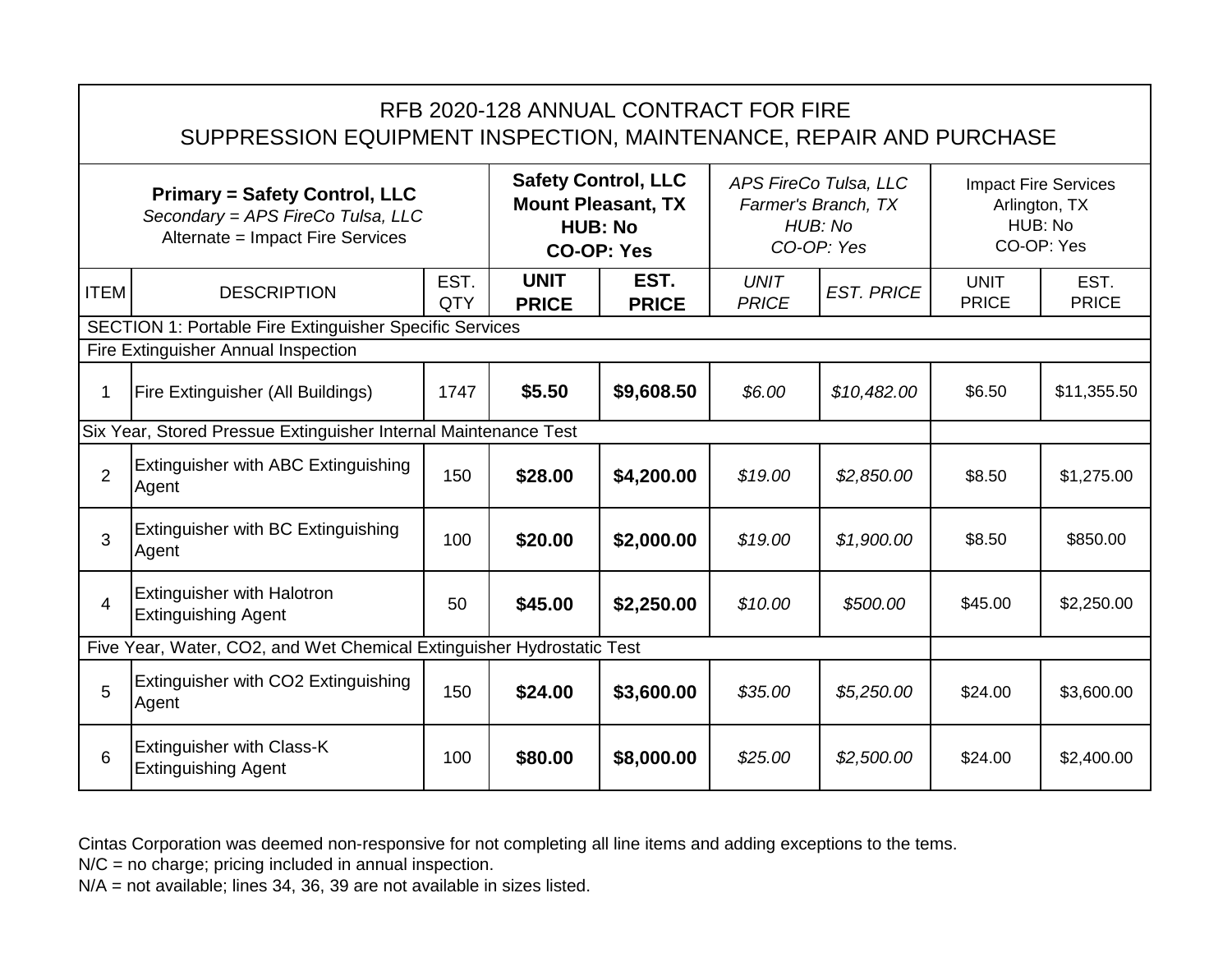|                                                                                                               | RFB 2020-128 ANNUAL CONTRACT FOR FIRE<br>SUPPRESSION EQUIPMENT INSPECTION, MAINTENANCE, REPAIR AND PURCHASE |                    |                                                                                                |                      |                                                                       |                   |                                                                       |                      |  |  |  |
|---------------------------------------------------------------------------------------------------------------|-------------------------------------------------------------------------------------------------------------|--------------------|------------------------------------------------------------------------------------------------|----------------------|-----------------------------------------------------------------------|-------------------|-----------------------------------------------------------------------|----------------------|--|--|--|
| <b>Primary = Safety Control, LLC</b><br>Secondary = APS FireCo Tulsa, LLC<br>Alternate = Impact Fire Services |                                                                                                             |                    | <b>Safety Control, LLC</b><br><b>Mount Pleasant, TX</b><br><b>HUB: No</b><br><b>CO-OP: Yes</b> |                      | APS FireCo Tulsa, LLC<br>Farmer's Branch, TX<br>HUB: No<br>CO-OP: Yes |                   | <b>Impact Fire Services</b><br>Arlington, TX<br>HUB: No<br>CO-OP: Yes |                      |  |  |  |
| <b>ITEM</b>                                                                                                   | <b>DESCRIPTION</b>                                                                                          | EST.<br><b>QTY</b> | <b>UNIT</b><br><b>PRICE</b>                                                                    | EST.<br><b>PRICE</b> | <b>UNIT</b><br><b>PRICE</b>                                           | <b>EST. PRICE</b> | <b>UNIT</b><br><b>PRICE</b>                                           | EST.<br><b>PRICE</b> |  |  |  |
|                                                                                                               | SECTION 1: Portable Fire Extinguisher Specific Services cont'd                                              |                    |                                                                                                |                      |                                                                       |                   |                                                                       |                      |  |  |  |
|                                                                                                               | Twelve-Year Dry, Chemical Extinguisher Hydrostatic Test                                                     |                    |                                                                                                |                      |                                                                       |                   |                                                                       |                      |  |  |  |
| $\overline{7}$                                                                                                | Extinguisher with ABC Extinguishing<br>Agent                                                                | 250                | \$32.00                                                                                        | \$8,000.00           | \$29.00                                                               | \$7,250.00        | \$14.50                                                               | \$3,625.00           |  |  |  |
| 8                                                                                                             | Extinguisher with BC Extinguishing<br>Agent                                                                 | 250                | \$20.00                                                                                        | \$5,000.00           | \$1.00                                                                | \$250.00          | \$14.50                                                               | \$3,625.00           |  |  |  |
| 9                                                                                                             | <b>Extinguisher with Halotron</b><br><b>Extinguishing Agent</b>                                             | 200                | \$45.00                                                                                        | \$9,000.00           | \$10.00                                                               | \$2,000.00        | \$45.00                                                               | \$9,000.00           |  |  |  |
| 10                                                                                                            | Labor Fee to Recharge Any Single<br>Extinguisher                                                            | 1,747              | \$12.00                                                                                        | \$20,964.00          | \$19.00                                                               | \$33,193.00       | \$24.00                                                               | \$41,928.00          |  |  |  |
|                                                                                                               | <b>Extinguisher Agent Recharge</b>                                                                          |                    |                                                                                                |                      |                                                                       |                   |                                                                       |                      |  |  |  |
| 11                                                                                                            | Pound of ABC Extinguisher Agent                                                                             | 17,850             | N/C                                                                                            | N/C                  | N/C                                                                   | N/C               | N/C                                                                   | N/C                  |  |  |  |
| 12                                                                                                            | Pound of BC Extinguisher Agent                                                                              | 4,037              | N/C                                                                                            | N/C                  | N/C                                                                   | N/C               | N/C                                                                   | N/C                  |  |  |  |
| 13                                                                                                            | Gallon of Class-K Extinguisher Agent                                                                        | 40                 | N/C                                                                                            | N/C                  | N/C                                                                   | N/C               | \$67.00                                                               | \$2,680.00           |  |  |  |

N/C = no charge; pricing included in annual inspection.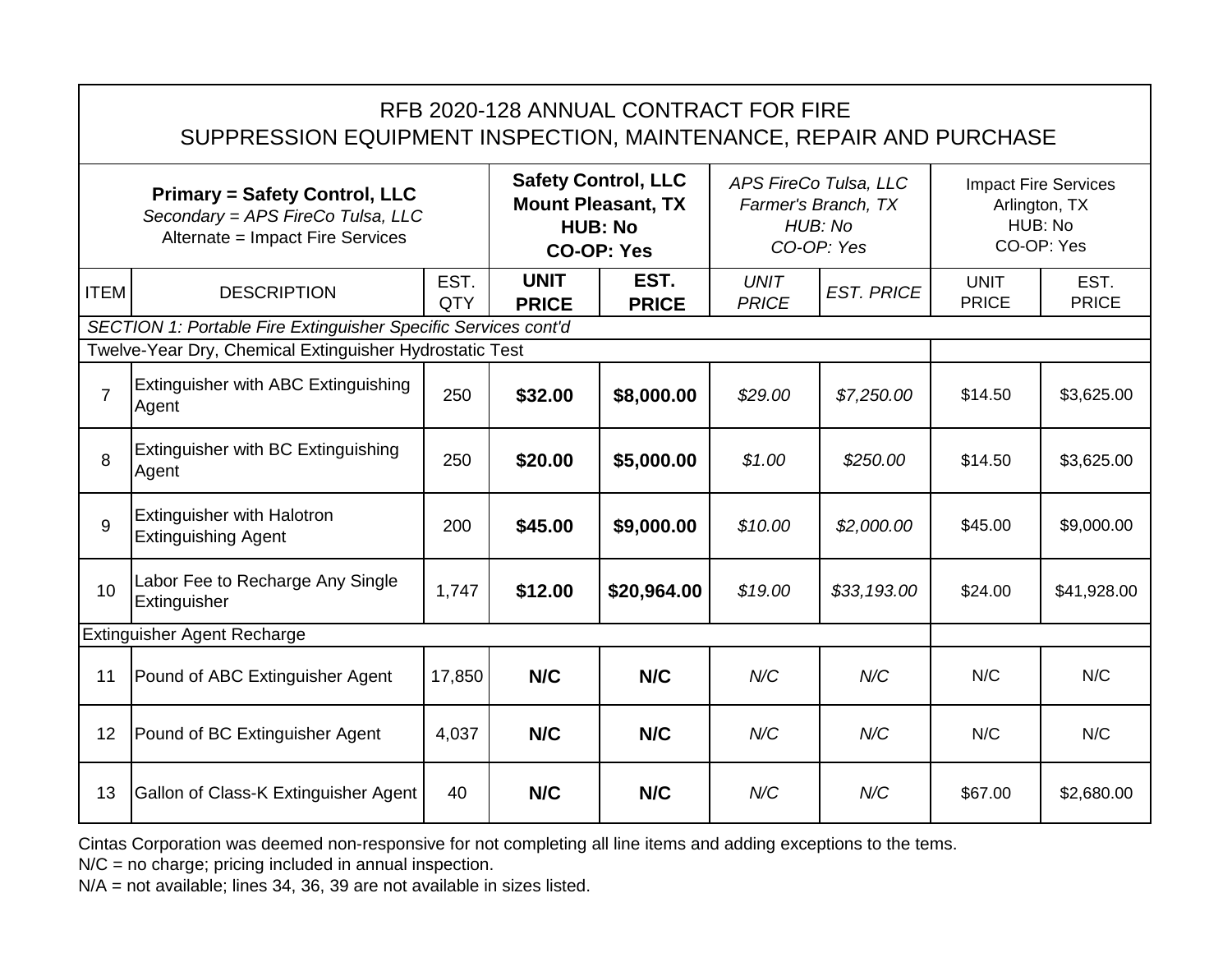|                                                                                                               | RFB 2020-128 ANNUAL CONTRACT FOR FIRE<br>SUPPRESSION EQUIPMENT INSPECTION, MAINTENANCE, REPAIR AND PURCHASE |                    |                                                                                                |                      |                                                                       |                                                                       |                             |                      |  |  |  |
|---------------------------------------------------------------------------------------------------------------|-------------------------------------------------------------------------------------------------------------|--------------------|------------------------------------------------------------------------------------------------|----------------------|-----------------------------------------------------------------------|-----------------------------------------------------------------------|-----------------------------|----------------------|--|--|--|
| <b>Primary = Safety Control, LLC</b><br>Secondary = APS FireCo Tulsa, LLC<br>Alternate = Impact Fire Services |                                                                                                             |                    | <b>Safety Control, LLC</b><br><b>Mount Pleasant, TX</b><br><b>HUB: No</b><br><b>CO-OP: Yes</b> |                      | APS FireCo Tulsa, LLC<br>Farmer's Branch, TX<br>HUB: No<br>CO-OP: Yes | <b>Impact Fire Services</b><br>Arlington, TX<br>HUB: No<br>CO-OP: Yes |                             |                      |  |  |  |
| <b>ITEM</b>                                                                                                   | <b>DESCRIPTION</b>                                                                                          | EST.<br><b>QTY</b> | <b>UNIT</b><br><b>PRICE</b>                                                                    | EST.<br><b>PRICE</b> | <b>UNIT</b><br><b>PRICE</b>                                           | <b>EST. PRICE</b>                                                     | <b>UNIT</b><br><b>PRICE</b> | EST.<br><b>PRICE</b> |  |  |  |
|                                                                                                               | SECTION 1: Portable Fire Extinguisher Specific Services cont'd                                              |                    |                                                                                                |                      |                                                                       |                                                                       |                             |                      |  |  |  |
| 14                                                                                                            | Liter of Class-K Extinguisher Agent                                                                         | 100                | N/C                                                                                            | N/C                  | N/C                                                                   | <b>NC</b>                                                             | \$18.00                     | \$1,800.00           |  |  |  |
| 15                                                                                                            | Pound of CO2 Extinguisher Agent                                                                             | 1,740              | N/C                                                                                            | N/A                  | N/C                                                                   | N/C                                                                   | N/C                         | N/C                  |  |  |  |
| 16                                                                                                            | Pound of Halotron Extinguisher<br>Agent                                                                     | 40                 | \$20.00                                                                                        | \$800.00             | \$35.00                                                               | \$1,400.00                                                            | \$43.87                     | \$1,754.80           |  |  |  |
|                                                                                                               | Sub-Total Section 1:                                                                                        |                    | \$73,422.50                                                                                    |                      | \$67,575.00                                                           |                                                                       | \$86,143.30                 |                      |  |  |  |
|                                                                                                               | <b>SECTION 2: Fire Safety Curtain System Specific Services</b>                                              |                    |                                                                                                |                      |                                                                       |                                                                       |                             |                      |  |  |  |
| 17                                                                                                            | <b>Fire Curtain Annual Inspection</b>                                                                       | 27                 | \$150.00                                                                                       | \$4,050.00           | \$150.00                                                              | \$4,050.00                                                            | \$150.00                    | \$4,050.00           |  |  |  |
| Sub-Total Section 2:                                                                                          |                                                                                                             |                    | \$4,050.00                                                                                     |                      | \$4,050.00                                                            |                                                                       | \$4,050.00                  |                      |  |  |  |
|                                                                                                               | <b>SECTION 3: Fire Hose System Specific Services</b>                                                        |                    |                                                                                                |                      |                                                                       |                                                                       |                             |                      |  |  |  |
| 18                                                                                                            | <b>Fire Hose System Annual Inspection</b>                                                                   | 194                | \$25,00                                                                                        | \$4,850.00           | \$35.00                                                               | \$6,790.00                                                            | \$10.00                     | \$1,940.00           |  |  |  |

N/C = no charge; pricing included in annual inspection.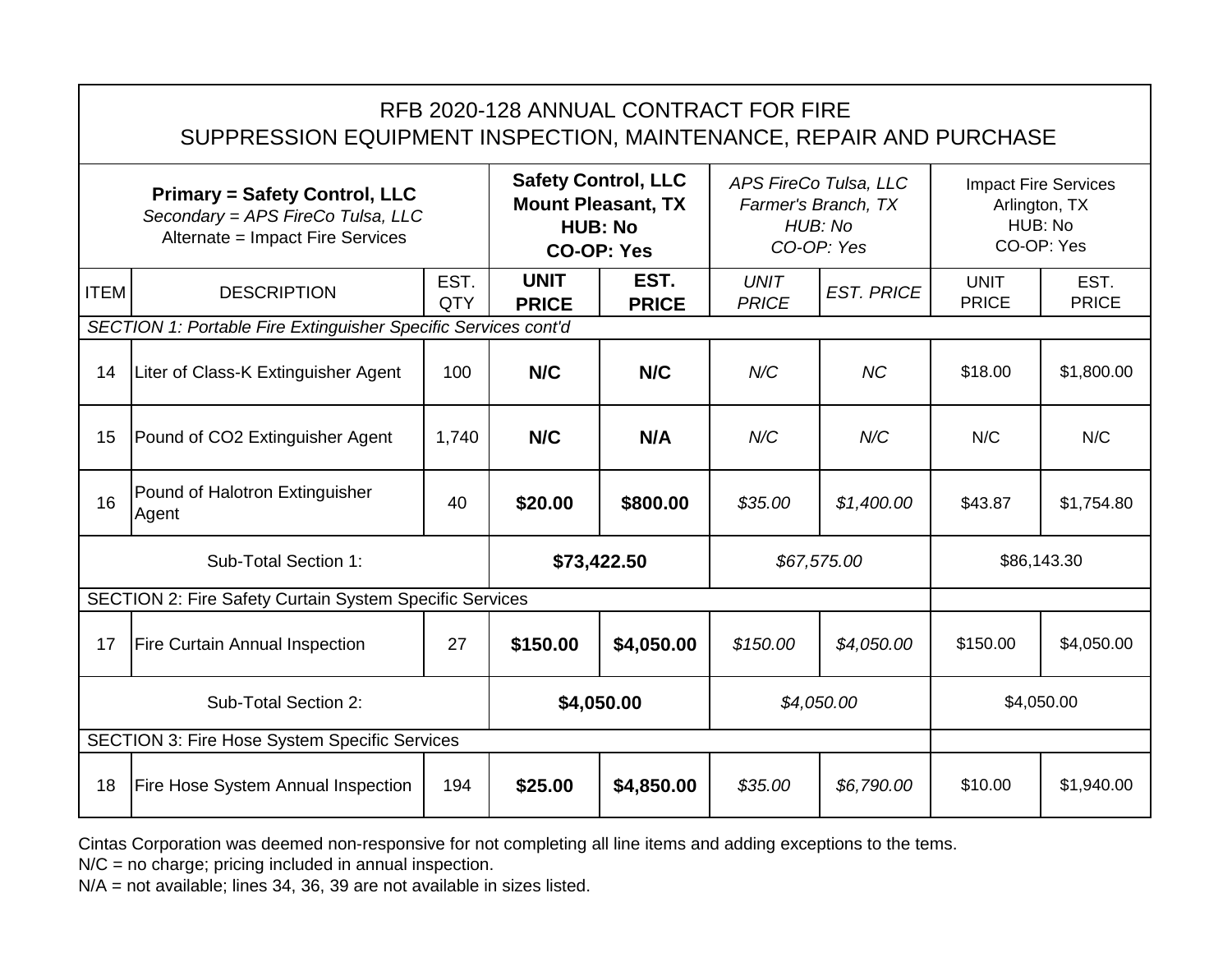|                                                                                                               | RFB 2020-128 ANNUAL CONTRACT FOR FIRE<br>SUPPRESSION EQUIPMENT INSPECTION, MAINTENANCE, REPAIR AND PURCHASE |                    |                                                                                                |                      |                                                                       |                   |                                                                       |                      |  |  |  |  |  |
|---------------------------------------------------------------------------------------------------------------|-------------------------------------------------------------------------------------------------------------|--------------------|------------------------------------------------------------------------------------------------|----------------------|-----------------------------------------------------------------------|-------------------|-----------------------------------------------------------------------|----------------------|--|--|--|--|--|
| <b>Primary = Safety Control, LLC</b><br>Secondary = APS FireCo Tulsa, LLC<br>Alternate = Impact Fire Services |                                                                                                             |                    | <b>Safety Control, LLC</b><br><b>Mount Pleasant, TX</b><br><b>HUB: No</b><br><b>CO-OP: Yes</b> |                      | APS FireCo Tulsa, LLC<br>Farmer's Branch, TX<br>HUB: No<br>CO-OP: Yes |                   | <b>Impact Fire Services</b><br>Arlington, TX<br>HUB: No<br>CO-OP: Yes |                      |  |  |  |  |  |
| <b>ITEM</b>                                                                                                   | <b>DESCRIPTION</b>                                                                                          | EST.<br><b>QTY</b> | <b>UNIT</b><br><b>PRICE</b>                                                                    | EST.<br><b>PRICE</b> | <b>UNIT</b><br><b>PRICE</b>                                           | <b>EST. PRICE</b> | <b>UNIT</b><br><b>PRICE</b>                                           | EST.<br><b>PRICE</b> |  |  |  |  |  |
| SECTION 3: Fire Hose System Specific Services cont'd                                                          |                                                                                                             |                    |                                                                                                |                      |                                                                       |                   |                                                                       |                      |  |  |  |  |  |
| 19                                                                                                            | Three-Year, Fire Hose System<br><b>Hydrostatic Testing</b>                                                  | 75                 | \$75.00                                                                                        | \$5,625.00           | \$75.00                                                               | \$5,625.00        | \$98.00                                                               | \$7,350.00           |  |  |  |  |  |
|                                                                                                               | Sub-Total Section 3:                                                                                        |                    |                                                                                                | \$10,475.00          |                                                                       | \$12,415.00       |                                                                       | \$9,290.00           |  |  |  |  |  |
|                                                                                                               | SECTION 4: Hood Fire Suppression Equipment (Kitchen Hood & Paint Booth)                                     |                    |                                                                                                |                      |                                                                       |                   |                                                                       |                      |  |  |  |  |  |
| 20                                                                                                            | Biannual, Hood Fire and Paint Booth<br><b>Suppression System Inspection</b>                                 | 30                 | \$200.00                                                                                       | \$6,000.00           | \$200.00                                                              | \$6,000.00        | \$275.00                                                              | \$8,250.00           |  |  |  |  |  |
| 21                                                                                                            | Twelve Year Hydrostatic Hood Fire<br><b>Suppression System Test</b>                                         | $\overline{2}$     | \$1,250.00                                                                                     | \$2,500.00           | \$600.00                                                              | \$1,200.00        | \$625.00                                                              | \$1,250.00           |  |  |  |  |  |
|                                                                                                               | Sub-Total Section 4:                                                                                        |                    |                                                                                                | \$8,500.00           |                                                                       | \$7,200.00        |                                                                       | \$9,500.00           |  |  |  |  |  |
|                                                                                                               | <b>SECTION 5: Fire Suppression Equipment Purchases</b>                                                      |                    |                                                                                                |                      |                                                                       |                   |                                                                       |                      |  |  |  |  |  |
| 22                                                                                                            | <b>ABC Dry Chemical Extinguisher,</b><br>$2.5$ lbs                                                          | 200                | \$29.00                                                                                        | \$5,800.00           | \$25.00                                                               | \$5,000.00        | \$39.00                                                               | \$7,800.00           |  |  |  |  |  |
| 23                                                                                                            | ABC Dry Chemical Extinguisher, 5<br>lbs                                                                     | 150                | \$35.00                                                                                        | \$5,250.00           | \$40.00                                                               | \$6,000.00        | \$49.00                                                               | \$7,350.00           |  |  |  |  |  |

N/C = no charge; pricing included in annual inspection.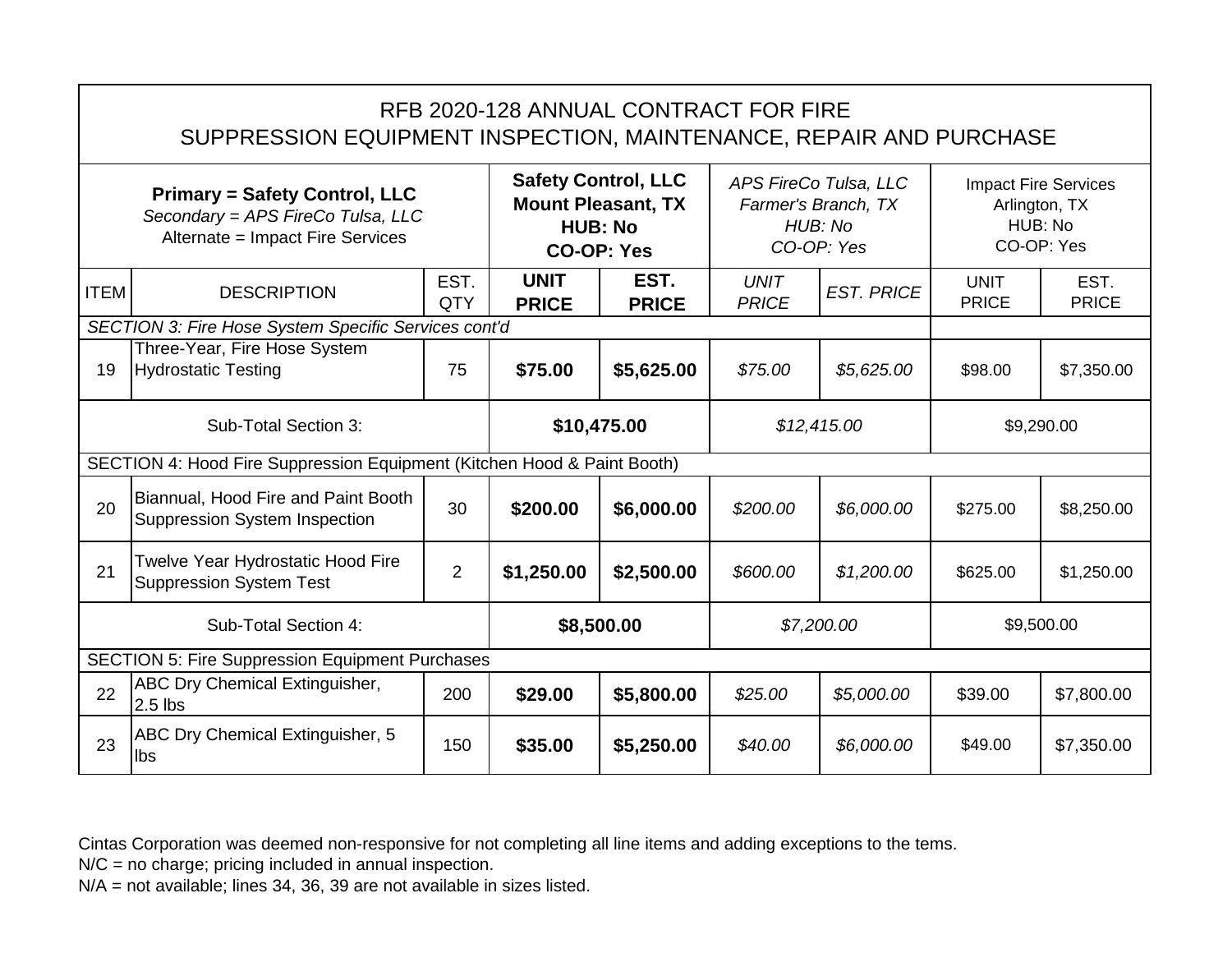|                                                                                                               | RFB 2020-128 ANNUAL CONTRACT FOR FIRE<br>SUPPRESSION EQUIPMENT INSPECTION, MAINTENANCE, REPAIR AND PURCHASE |                    |                                                                                                |                      |                                                                       |                   |                                                                       |                      |  |  |  |  |
|---------------------------------------------------------------------------------------------------------------|-------------------------------------------------------------------------------------------------------------|--------------------|------------------------------------------------------------------------------------------------|----------------------|-----------------------------------------------------------------------|-------------------|-----------------------------------------------------------------------|----------------------|--|--|--|--|
| <b>Primary = Safety Control, LLC</b><br>Secondary = APS FireCo Tulsa, LLC<br>Alternate = Impact Fire Services |                                                                                                             |                    | <b>Safety Control, LLC</b><br><b>Mount Pleasant, TX</b><br><b>HUB: No</b><br><b>CO-OP: Yes</b> |                      | APS FireCo Tulsa, LLC<br>Farmer's Branch, TX<br>HUB: No<br>CO-OP: Yes |                   | <b>Impact Fire Services</b><br>Arlington, TX<br>HUB: No<br>CO-OP: Yes |                      |  |  |  |  |
| <b>ITEM</b>                                                                                                   | <b>DESCRIPTION</b>                                                                                          | EST.<br><b>QTY</b> | <b>UNIT</b><br><b>PRICE</b>                                                                    | EST.<br><b>PRICE</b> | <b>UNIT</b><br><b>PRICE</b>                                           | <b>EST. PRICE</b> | <b>UNIT</b><br><b>PRICE</b>                                           | EST.<br><b>PRICE</b> |  |  |  |  |
|                                                                                                               | <b>SECTION 5: Fire Suppression Equipment Purchases cont'd</b>                                               |                    |                                                                                                |                      |                                                                       |                   |                                                                       |                      |  |  |  |  |
| 24                                                                                                            | ABC Dry Chemical Extinguisher, 6<br>lbs                                                                     | 75                 | \$39.00                                                                                        | \$2,925.00           | \$50.00                                                               | \$3,750.00        | \$49.00                                                               | \$3,675.00           |  |  |  |  |
| 25                                                                                                            | ABC Dry Chemical Extinguisher, 10<br>lbs                                                                    | 50                 | \$54.00                                                                                        | \$2,700.00           | \$75.00                                                               | \$3,750.00        | \$70.00                                                               | \$3,500.00           |  |  |  |  |
| 26                                                                                                            | ABC Dry Chemical Extinguisher, 20<br>Ilbs                                                                   | 50                 | \$96.00                                                                                        | \$4,800.00           | \$125.00                                                              | \$6,250.00        | \$125.00                                                              | \$6,250.00           |  |  |  |  |
| 27                                                                                                            | BC Dry Chemical Extinguisher, 2.5<br>lbs                                                                    | 50                 | \$27.60                                                                                        | \$1,380.00           | \$25.00                                                               | \$1,250.00        | \$39.00                                                               | \$1,950.00           |  |  |  |  |
| 28                                                                                                            | BC Dry Chemical Extinguisher, 5 lbs                                                                         | 75                 | \$37.80                                                                                        | \$2,835.00           | \$40.00                                                               | \$3,000.00        | \$49.00                                                               | \$3,675.00           |  |  |  |  |
| 29                                                                                                            | BC Dry Chemical Extinguisher, 6 lbs                                                                         | 50                 | \$37.80                                                                                        | \$1,890.00           | \$42.00                                                               | \$2,100.00        | \$49.00                                                               | \$2,450.00           |  |  |  |  |
| 30                                                                                                            | BC Dry Chemical Extinguisher, 10<br>lbs                                                                     | 50                 | \$63.00                                                                                        | \$3,150.00           | \$57.00                                                               | \$2,850.00        | \$70.00                                                               | \$3,500.00           |  |  |  |  |
| 31                                                                                                            | BC Dry Chemical Extinguisher, 20<br>lbs                                                                     | 10                 | \$101.40                                                                                       | \$1,014.00           | \$95.00                                                               | \$950.00          | \$125.00                                                              | \$1,250.00           |  |  |  |  |

N/C = no charge; pricing included in annual inspection.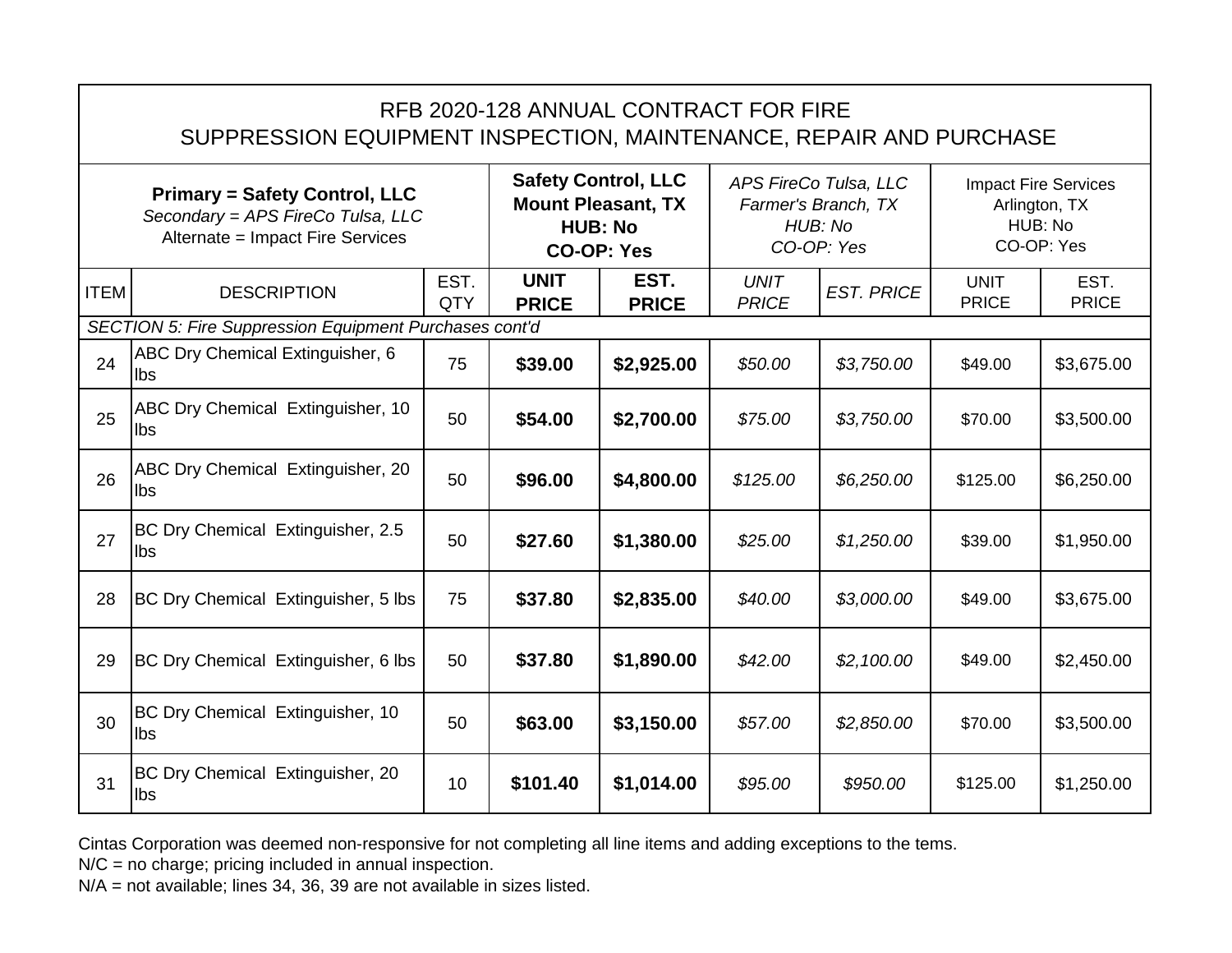| RFB 2020-128 ANNUAL CONTRACT FOR FIRE<br>SUPPRESSION EQUIPMENT INSPECTION, MAINTENANCE, REPAIR AND PURCHASE   |             |                             |                                                                                                |                             |                                                                       |                             |                                                                       |  |  |  |  |
|---------------------------------------------------------------------------------------------------------------|-------------|-----------------------------|------------------------------------------------------------------------------------------------|-----------------------------|-----------------------------------------------------------------------|-----------------------------|-----------------------------------------------------------------------|--|--|--|--|
| <b>Primary = Safety Control, LLC</b><br>Secondary = APS FireCo Tulsa, LLC<br>Alternate = Impact Fire Services |             |                             | <b>Safety Control, LLC</b><br><b>Mount Pleasant, TX</b><br><b>HUB: No</b><br><b>CO-OP: Yes</b> |                             | APS FireCo Tulsa, LLC<br>Farmer's Branch, TX<br>HUB: No<br>CO-OP: Yes |                             | <b>Impact Fire Services</b><br>Arlington, TX<br>HUB: No<br>CO-OP: Yes |  |  |  |  |
| <b>DESCRIPTION</b>                                                                                            | EST.<br>QTY | <b>UNIT</b><br><b>PRICE</b> | EST.<br><b>PRICE</b>                                                                           | <b>UNIT</b><br><b>PRICE</b> | <b>EST. PRICE</b>                                                     | <b>UNIT</b><br><b>PRICE</b> | EST.<br><b>PRICE</b>                                                  |  |  |  |  |
| <b>SECTION 5: Fire Suppression Equipment Purchases cont'd</b>                                                 |             |                             |                                                                                                |                             |                                                                       |                             |                                                                       |  |  |  |  |
| Halotron Extinguisher, 2.5 lbs                                                                                | 10          | \$77.40                     | \$774.00                                                                                       | \$100.00                    | \$1,000.00                                                            | \$133.68                    | \$1,336.80                                                            |  |  |  |  |
| Halotron Extinguisher, 5 lbs                                                                                  | 200         | \$136.20                    | \$27,240.00                                                                                    | \$138.00                    | \$27,600.00                                                           | \$243.35                    | \$48,670.00                                                           |  |  |  |  |
| Halotron Extinguisher, 10 lbs<br>(only offered in 2.5, 5, 11 & 15 LB)                                         | 150         | N/A                         | N/A                                                                                            | N/A                         | N/A                                                                   | N/A                         | N/A                                                                   |  |  |  |  |
| Halotron Extinguisher, 11 lbs                                                                                 | 75          | \$282.60                    | \$21,195.00                                                                                    | \$300.00                    | \$22,500.00                                                           | \$506.57                    | \$37,992.75                                                           |  |  |  |  |
| Halotron Extinguisher, 20 lbs<br>(only offered in 2.5, 5, 11 & 15 LB)                                         | 50          | N/A                         | N/A                                                                                            | N/A                         | N/A                                                                   | N/A                         | N/A                                                                   |  |  |  |  |
|                                                                                                               |             |                             |                                                                                                |                             |                                                                       |                             |                                                                       |  |  |  |  |

37 CO2 Extinguisher, 5 lbs  $\begin{vmatrix} 50 & 3120.90 & 1000 & 1000 \\ 50 & 100 & 100 & 1000 \\ 1000 & 100 & 100 & 1000 \end{vmatrix}$  \$140.00  $\begin{vmatrix} 57,000.00 & 1000 & 1000 \\ 1000 & 1000 & 1000 \\ 1000 & 1000 & 1000 \end{vmatrix}$ 

38 CO2 Extinguisher, 10 lbs 75 **\$174.20 \$13,065.00** *\$225.00 \$16,875.00* \$195.00 \$14,625.00

Cintas Corporation was deemed non-responsive for not completing all line items and adding exceptions to the tems.

N/C = no charge; pricing included in annual inspection.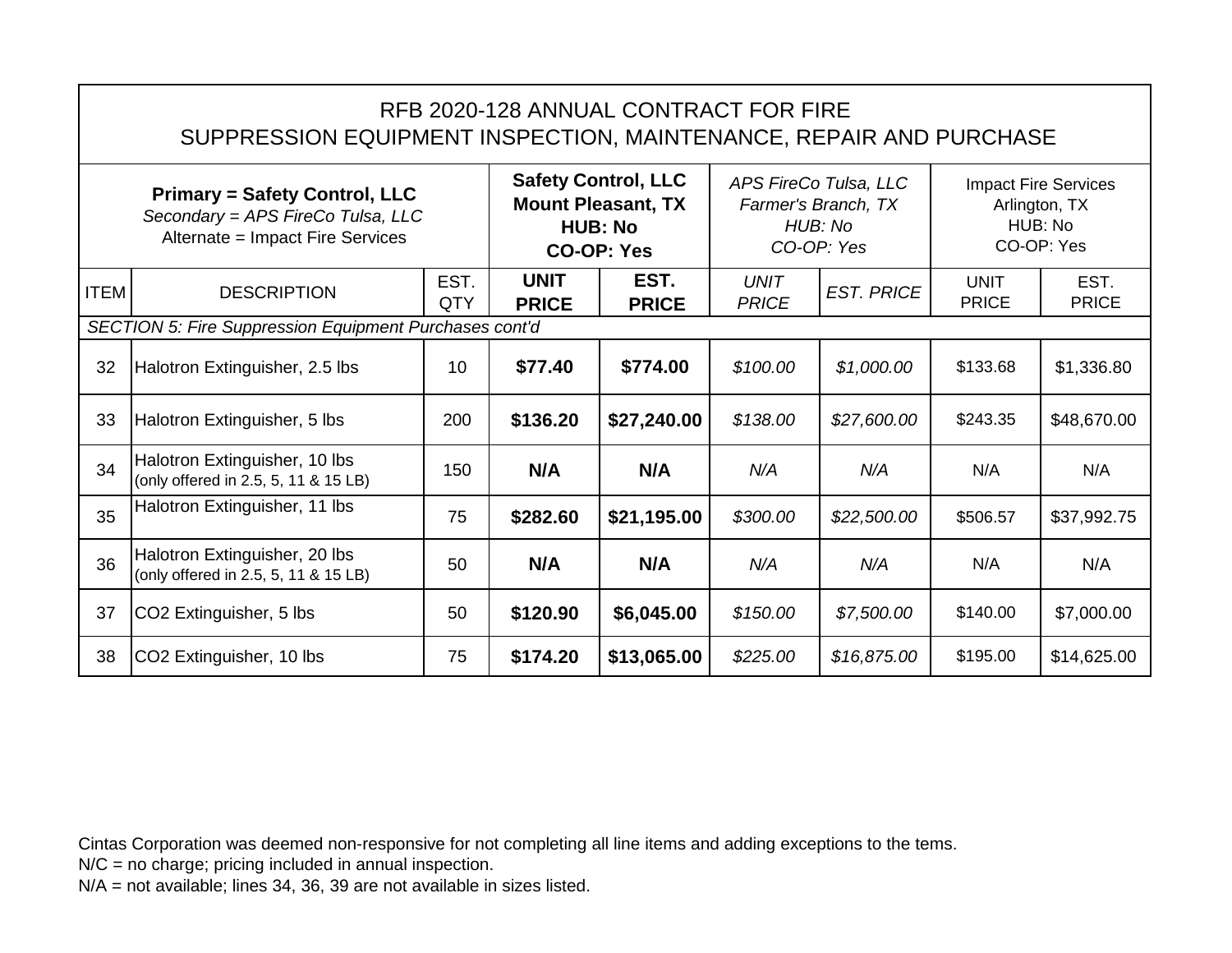|                                                                                                               | RFB 2020-128 ANNUAL CONTRACT FOR FIRE<br>SUPPRESSION EQUIPMENT INSPECTION, MAINTENANCE, REPAIR AND PURCHASE           |                                                                                                |                             |                                                                       |                             |                                                                       |                             |                      |  |  |  |  |
|---------------------------------------------------------------------------------------------------------------|-----------------------------------------------------------------------------------------------------------------------|------------------------------------------------------------------------------------------------|-----------------------------|-----------------------------------------------------------------------|-----------------------------|-----------------------------------------------------------------------|-----------------------------|----------------------|--|--|--|--|
| <b>Primary = Safety Control, LLC</b><br>Secondary = APS FireCo Tulsa, LLC<br>Alternate = Impact Fire Services |                                                                                                                       | <b>Safety Control, LLC</b><br><b>Mount Pleasant, TX</b><br><b>HUB: No</b><br><b>CO-OP: Yes</b> |                             | APS FireCo Tulsa, LLC<br>Farmer's Branch, TX<br>HUB: No<br>CO-OP: Yes |                             | <b>Impact Fire Services</b><br>Arlington, TX<br>HUB: No<br>CO-OP: Yes |                             |                      |  |  |  |  |
| <b>ITEM</b>                                                                                                   | <b>DESCRIPTION</b>                                                                                                    | EST.<br><b>QTY</b>                                                                             | <b>UNIT</b><br><b>PRICE</b> | EST.<br><b>PRICE</b>                                                  | <b>UNIT</b><br><b>PRICE</b> | <b>EST. PRICE</b>                                                     | <b>UNIT</b><br><b>PRICE</b> | EST.<br><b>PRICE</b> |  |  |  |  |
|                                                                                                               | <b>SECTION 5: Fire Suppression Equipment Purchases cont'd</b>                                                         |                                                                                                |                             |                                                                       |                             |                                                                       |                             |                      |  |  |  |  |
| 39                                                                                                            | CO2 Extinguisher, 11 lbs<br>(only comes in 5,10, 15 & 20 lbs)                                                         | 50                                                                                             | N/A                         | N/A                                                                   | N/A                         | N/A                                                                   | N/A                         | N/A                  |  |  |  |  |
| 40                                                                                                            | CO2 Extinguisher, 20 lbs                                                                                              | 50                                                                                             | \$271.70                    | \$13,585.00                                                           | \$300.00                    | \$15,000.00                                                           | \$275.00                    | \$13,750.00          |  |  |  |  |
| 41                                                                                                            | K-Class Extinguisher, 2.5 gallon                                                                                      | 5                                                                                              | \$201.00                    | \$1,005.00                                                            | \$200.00                    | \$1,000.00                                                            | \$260.00                    | \$1,300.00           |  |  |  |  |
| 42                                                                                                            | K-Class Extinguisher, 6 liter                                                                                         | 5                                                                                              | \$165.00                    | \$825.00                                                              | \$200.00                    | \$1,000.00                                                            | \$175.00                    | \$875.00             |  |  |  |  |
| 43                                                                                                            | Fire Hose - PSI Test to 250, Burst Rating<br>750, 1.5 inch, Double Jacket Polyester<br>with Brass Couplings, 50 Feet  | 20                                                                                             | \$145.00                    | \$2,900.00                                                            | \$150.00                    | \$3,000.00                                                            | \$249.00                    | \$4,980.00           |  |  |  |  |
| 44                                                                                                            | Fire Hose - PSI Test to 250, Burst Rating<br>750, 1.5 inch, Double Jacket Polyester<br>with Brass Couplings, 75 Feet  | 20                                                                                             | \$200.50                    | \$4,010.00                                                            | \$200.00                    | \$4,000.00                                                            | \$340.17                    | \$6,803.40           |  |  |  |  |
| 45                                                                                                            | Fire Hose - PSI Test to 250, Burst Rating<br>750, 1.5 inch, Double Jacket Polyester<br>with Brass Couplings, 100 Feet | 10                                                                                             | \$256.00                    | \$2,560.00                                                            | \$250.00                    | \$2,500.00                                                            | \$430.77                    | \$4,307.70           |  |  |  |  |

N/C = no charge; pricing included in annual inspection.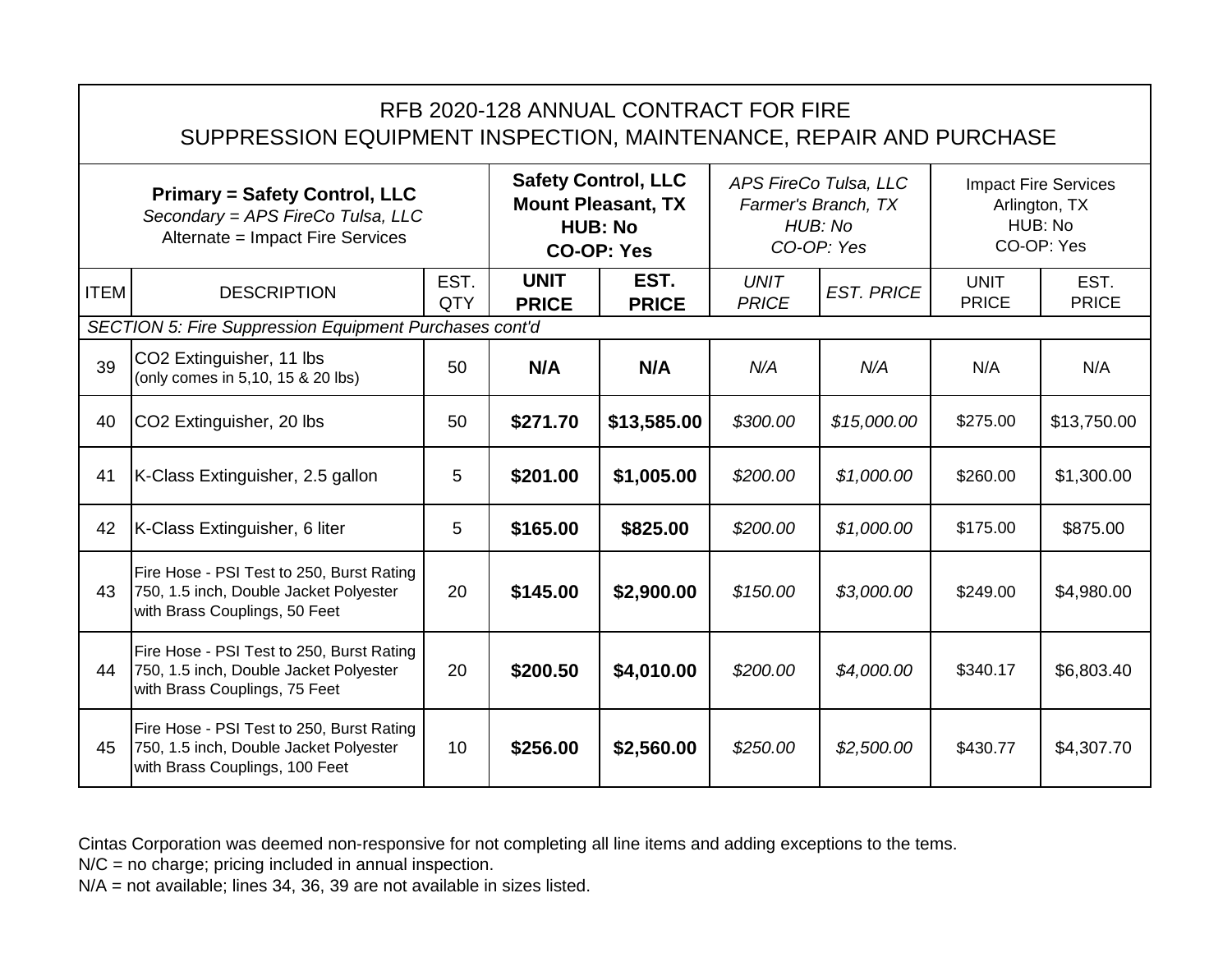|                                                                                                               | RFB 2020-128 ANNUAL CONTRACT FOR FIRE<br>SUPPRESSION EQUIPMENT INSPECTION, MAINTENANCE, REPAIR AND PURCHASE            |                    |                                                                                                |                      |                                                                       |                   |                                                                       |                      |  |  |  |  |
|---------------------------------------------------------------------------------------------------------------|------------------------------------------------------------------------------------------------------------------------|--------------------|------------------------------------------------------------------------------------------------|----------------------|-----------------------------------------------------------------------|-------------------|-----------------------------------------------------------------------|----------------------|--|--|--|--|
| <b>Primary = Safety Control, LLC</b><br>Secondary = APS FireCo Tulsa, LLC<br>Alternate = Impact Fire Services |                                                                                                                        |                    | <b>Safety Control, LLC</b><br><b>Mount Pleasant, TX</b><br><b>HUB: No</b><br><b>CO-OP: Yes</b> |                      | APS FireCo Tulsa, LLC<br>Farmer's Branch, TX<br>HUB: No<br>CO-OP: Yes |                   | <b>Impact Fire Services</b><br>Arlington, TX<br>HUB: No<br>CO-OP: Yes |                      |  |  |  |  |
| <b>ITEM</b>                                                                                                   | <b>DESCRIPTION</b>                                                                                                     | EST.<br><b>QTY</b> | <b>UNIT</b><br><b>PRICE</b>                                                                    | EST.<br><b>PRICE</b> | <b>UNIT</b><br><b>PRICE</b>                                           | <b>EST. PRICE</b> | <b>UNIT</b><br><b>PRICE</b>                                           | EST.<br><b>PRICE</b> |  |  |  |  |
|                                                                                                               | <b>SECTION 5: Fire Suppression Equipment Purchases cont'd</b>                                                          |                    |                                                                                                |                      |                                                                       |                   |                                                                       |                      |  |  |  |  |
| 46                                                                                                            | Fire Hose - PSI Test to 250, Burst Rating<br>750, 1.5 inch, Double Jacket Polyester<br>with Brass Couplings, 50 Feet   | 10                 | \$145.00                                                                                       | \$1,450.00           | \$150.00                                                              | \$1,500.00        | \$249.00                                                              | \$2,490.00           |  |  |  |  |
| 47                                                                                                            | Fire Hose - PSI Test to 250, Burst Rating<br>750, 1.5 inch, Double Jacket Polyester<br>with Brass Couplings, 75 Feet   | 5                  | \$200.50                                                                                       | \$1,002.50           | \$200.00                                                              | \$1,000.00        | \$340.17                                                              | \$1,700.85           |  |  |  |  |
| 48                                                                                                            | Fire Hose - PSI Test to 250, Burst Rating<br>750, 1.5 inch, Double Jacket Polyester<br>with Brass Couplings, 100 Feet  | 5                  | \$256.00                                                                                       | \$1,280.00           | \$250.00                                                              | \$1,250.00        | \$430.77                                                              | \$2,153.85           |  |  |  |  |
| 49                                                                                                            | Fire Hose - PSI Test to 250, Burst Rating<br>750, 1.75 inch, Double Jacket Polyester<br>with Brass Couplings, 50 Feet  | 5                  | \$178.00                                                                                       | \$890.00             | \$200.00                                                              | \$1,000.00        | \$380.20                                                              | \$1,901.00           |  |  |  |  |
| 50                                                                                                            | Fire Hose - PSI Test to 250, Burst Rating<br>750, 1.75 inch, Double Jacket Polyester<br>with Brass Couplings, 75 Feet  | 5                  | \$246.00                                                                                       | \$1,230.00           | \$250.00                                                              | \$1,250.00        | \$490.46                                                              | \$2,452.30           |  |  |  |  |
| 51                                                                                                            | Fire Hose - PSI Test to 250, Burst Rating<br>750, 1.75 inch, Double Jacket Polyester<br>with Brass Couplings, 100 Feet | 5                  | \$314.00                                                                                       | \$1,570.00           | \$300.00                                                              | \$1,500.00        | \$600.72                                                              | \$3,003.60           |  |  |  |  |

N/C = no charge; pricing included in annual inspection.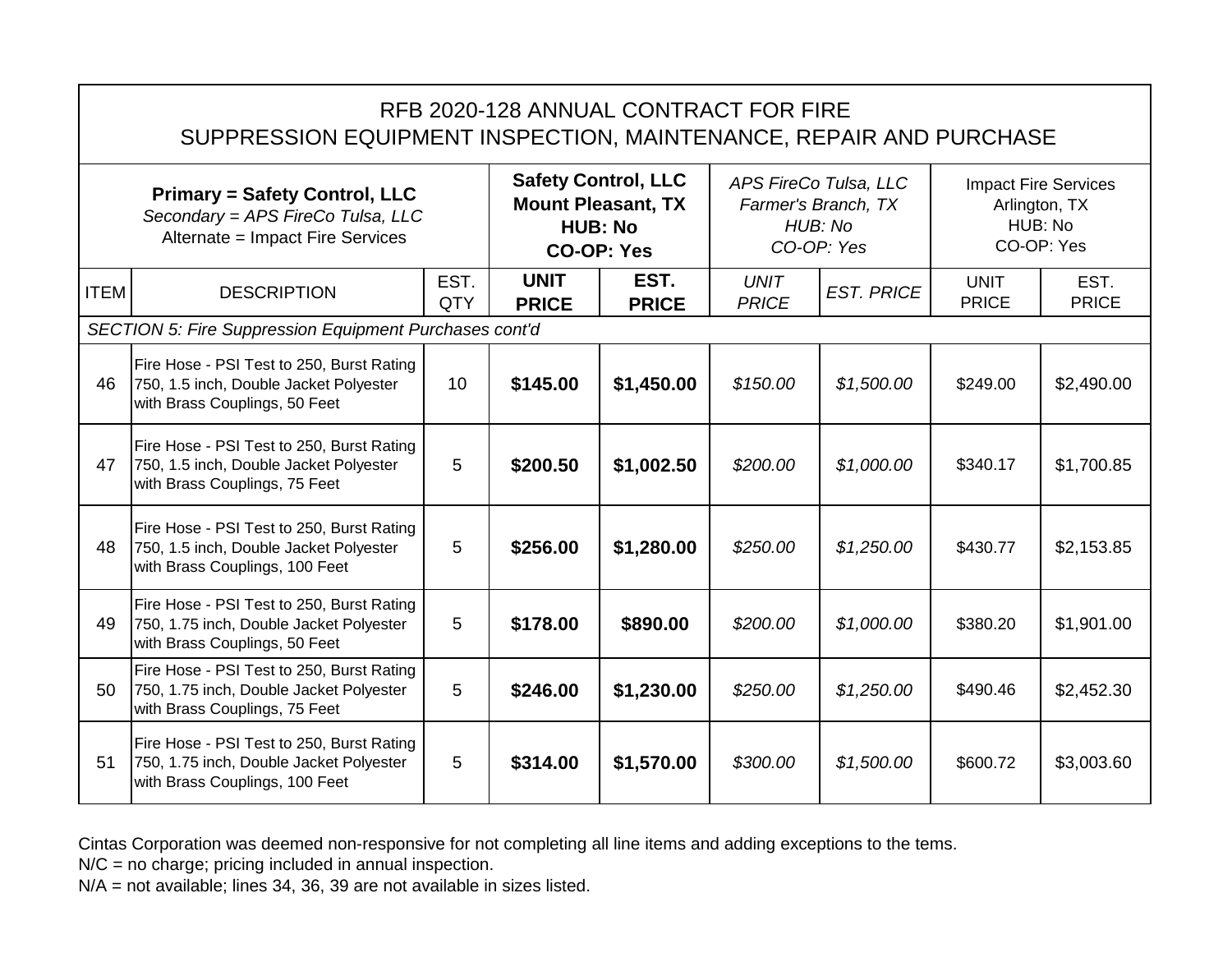|                                                                                                               | RFB 2020-128 ANNUAL CONTRACT FOR FIRE<br>SUPPRESSION EQUIPMENT INSPECTION, MAINTENANCE, REPAIR AND PURCHASE            |                                                                                                |                             |                                                                       |                             |                                                                       |                             |                      |  |  |  |  |
|---------------------------------------------------------------------------------------------------------------|------------------------------------------------------------------------------------------------------------------------|------------------------------------------------------------------------------------------------|-----------------------------|-----------------------------------------------------------------------|-----------------------------|-----------------------------------------------------------------------|-----------------------------|----------------------|--|--|--|--|
| <b>Primary = Safety Control, LLC</b><br>Secondary = APS FireCo Tulsa, LLC<br>Alternate = Impact Fire Services |                                                                                                                        | <b>Safety Control, LLC</b><br><b>Mount Pleasant, TX</b><br><b>HUB: No</b><br><b>CO-OP: Yes</b> |                             | APS FireCo Tulsa, LLC<br>Farmer's Branch, TX<br>HUB: No<br>CO-OP: Yes |                             | <b>Impact Fire Services</b><br>Arlington, TX<br>HUB: No<br>CO-OP: Yes |                             |                      |  |  |  |  |
| <b>ITEM</b>                                                                                                   | <b>DESCRIPTION</b>                                                                                                     | EST.<br>QTY                                                                                    | <b>UNIT</b><br><b>PRICE</b> | EST.<br><b>PRICE</b>                                                  | <b>UNIT</b><br><b>PRICE</b> | <b>EST. PRICE</b>                                                     | <b>UNIT</b><br><b>PRICE</b> | EST.<br><b>PRICE</b> |  |  |  |  |
|                                                                                                               | SECTION 5: Fire Suppression Equipment Purchases cont'd                                                                 |                                                                                                |                             |                                                                       |                             |                                                                       |                             |                      |  |  |  |  |
| 52                                                                                                            | Fire Hose - PSI Test to 250, Burst Rating<br>600, 1.5 inch, Double Jacket Polyester<br>with Brass Couplings, 50 Feet   | 5                                                                                              | \$145.00                    | \$725.00                                                              | \$150.00                    | \$750.00                                                              | \$326.72                    | \$1,633.60           |  |  |  |  |
| 53                                                                                                            | Fire Hose - PSI Test to 250, Burst Rating<br>600, 1.5 inch, Double Jacket Polyester<br>with Brass Couplings, 75 Feet   | 5                                                                                              | \$200.50                    | \$1,002.50                                                            | \$200.00                    | \$1,000.00                                                            | \$464.54                    | \$2,322.70           |  |  |  |  |
| 54                                                                                                            | Fire Hose - PSI Test to 250, Burst Rating<br>600, 1.5 inch, Double Jacket Polyester<br>with Brass Couplings, 100 Feet  | 5                                                                                              | \$256.00                    | \$1,280.00                                                            | \$250.00                    | \$1,250.00                                                            | \$602.35                    | \$3,011.75           |  |  |  |  |
| 55                                                                                                            | Fire Hose - PSI Test to 250, Burst Rating<br>600, 1.75 Inch, Double Jacket Polyester<br>with Brass Couplings, 50 Feet  | 5                                                                                              | \$178.00                    | \$890.00                                                              | \$200.00                    | \$1,000.00                                                            | \$408.66                    | \$2,043.30           |  |  |  |  |
| 56                                                                                                            | Fire Hose - PSI Test to 250, Burst Rating<br>600, 1.75 Inch, Double Jacket Polyester<br>with Brass Couplings, 75 Feet  | 5                                                                                              | \$246.00                    | \$1,230.00                                                            | \$250.00                    | \$1,250.00                                                            | \$552.26                    | \$2,761.30           |  |  |  |  |
| 57                                                                                                            | Fire Hose - PSI Test to 250, Burst Rating<br>600, 1.75 Inch, Double Jacket Polyester<br>with Brass Couplings, 100 Feet | 5                                                                                              | \$314.00                    | \$1,570.00                                                            | \$300.00                    | \$1,500.00                                                            | \$695.84                    | \$3,479.20           |  |  |  |  |
|                                                                                                               | Percent Discount off Catalog for Items Not<br>Listed:                                                                  |                                                                                                | 25%                         |                                                                       | 25%                         |                                                                       | 0%                          |                      |  |  |  |  |
| Sub-Total Section 5:                                                                                          |                                                                                                                        |                                                                                                | \$139,068.00                | \$151, 125.00                                                         |                             | \$211,994.10                                                          |                             |                      |  |  |  |  |

N/C = no charge; pricing included in annual inspection.